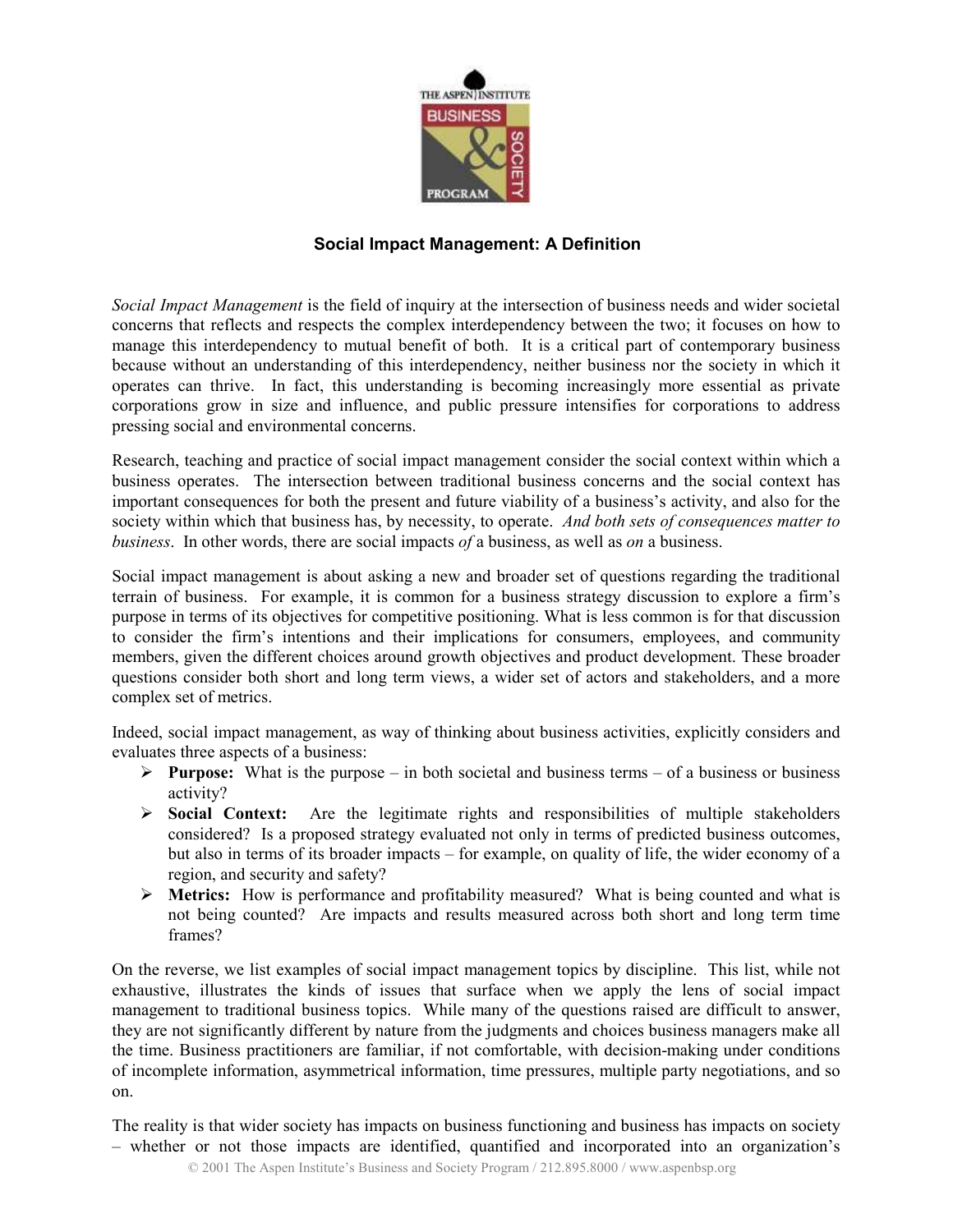decision-making processes. We are simply encouraging conscious choice. We believe business and society are both better for asking these questions in business research, business education, and ultimately, business practice.